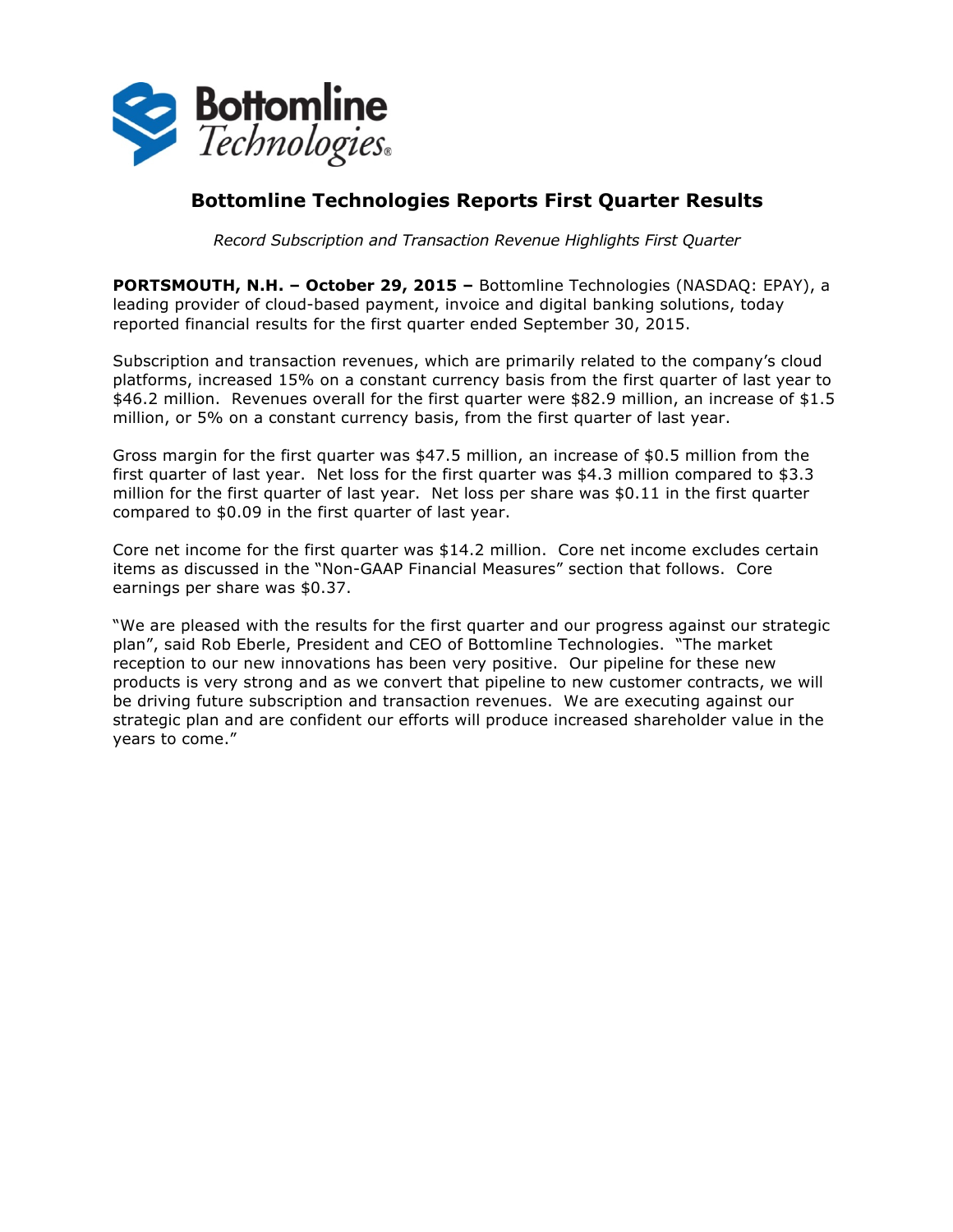# **First Quarter Customer Highlights**

- Twenty-four leading institutions selected Paymode-X, Bottomline's leading cloudbased payments automation platform.
- Signed BNY Mellon as a new bank channel partner for Paymode-X.
- Chosen by five leading organizations, including Magna Carta Companies and Pacific Specialty Insurance Company, to provide Bottomline's cloud-based legal spend management solutions to automate, manage and control their legal spend.
- Signed seven new Digital Banking deals, enabling banks to grow revenues and relationships by deploying innovative digital capabilities.
- Companies such as Lloyds Banking Group, Atom Bank and Weatherbys Bank Limited selected Bottomline's Financial Messaging solution to improve operating efficiencies and optimize the effectiveness of their financial transactions by utilizing the SWIFT global network.
- Organizations such as Genworth Mortgage, Indiana University and State of Nevada chose Bottomline's payment automation solutions to extend their payments capabilities and improve efficiencies.

# **First Quarter Strategic Corporate Highlights**

- Named a top 100 global provider of financial technology on the 2015 IDC Financial Insights FinTech Rankings.
- Introduced PartnerSelect. Leveraging a secure network, this SaaS based platform strengthens the working relationships between insurance carriers and their law firm partners, streamlines the process of selecting outside counsel and assigning legal matters and improves case outcomes by ensuring that the right attorneys are chosen for every case.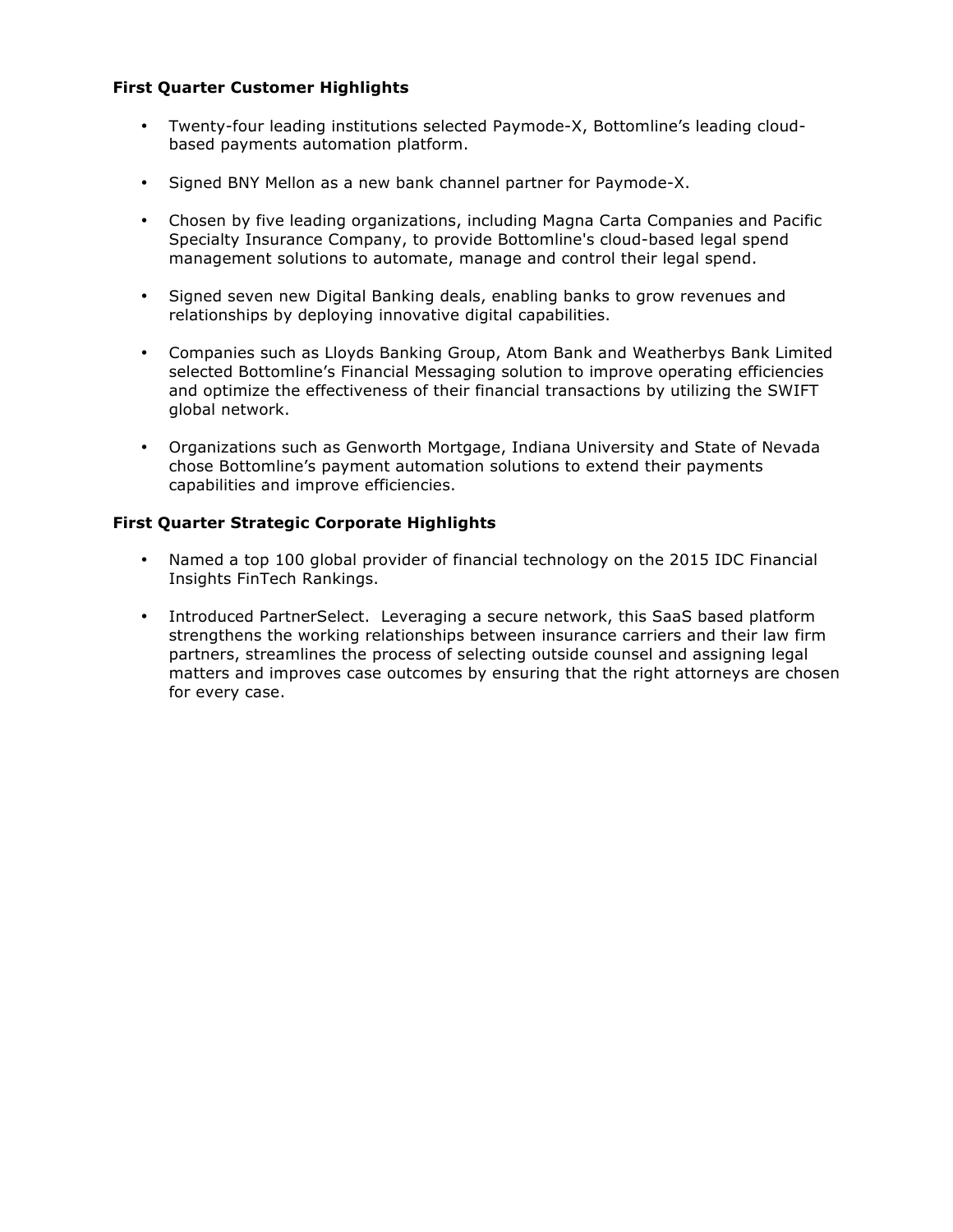## **Non-GAAP Financial Measures**

We have presented supplemental non-GAAP financial measures as part of this earnings release. The presentation of this non-GAAP financial information should not be considered in isolation from, or as a substitute for, our financial results presented in accordance with GAAP. Core net income, core earnings per share and constant currency information are non-GAAP financial measures.

Core net income and core earnings per share exclude certain items, specifically amortization of intangible assets, equity-based compensation, acquisition and integration-related expenses, restructuring related costs, non-cash pension expenses, non-core charges associated with our convertible notes, global ERP system implementation costs and other non-core or non-recurring gains or losses that arise from time to time.

Non-core charges associated with our convertible notes consist of non-cash interest expense. Acquisition and integration-related expenses include legal and professional fees and other direct transaction costs associated with our business and asset acquisitions, costs associated with integrating acquired businesses, including costs for transitional employees or services, integration related professional services costs and other incremental charges we incur as a direct result of our acquisition and integration efforts. Global enterprise resource planning (ERP) system implementation costs relate to direct and incremental costs incurred in connection with our implementation of a new, global ERP solution and the related technology infrastructure.

Periodically, such as in periods that include significant foreign currency volatility, we present certain metrics on a "constant currency" basis, to show the impact of period to period results normalized for the impact of foreign currency rate changes. We calculate constant currency information by translating prior period financial results using current period foreign exchange rates.

We believe that these supplemental non-GAAP financial measures are useful to investors because they allow for an evaluation of the company with a focus on the performance of its core operations, including more meaningful comparisons of financial results to historical periods and to the financial results of less acquisitive peer and competitor companies. Our executive management team uses these same non-GAAP financial measures internally to assess the ongoing performance of the company. Additionally, the same non-GAAP information is used for planning purposes, including the preparation of operating budgets and in communications with our board of directors with respect to our core financial performance. Since this information is not a GAAP measurement of financial performance, there are material limitations to its usefulness on a stand-alone basis, including the lack of comparability of this presentation to the GAAP financial results of other companies. In computing diluted core earnings per share, we exclude the effect of shares issuable under our convertible notes to the extent that any such dilution would be offset by our note hedges; the note hedges would be considered an anti-dilutive security under GAAP.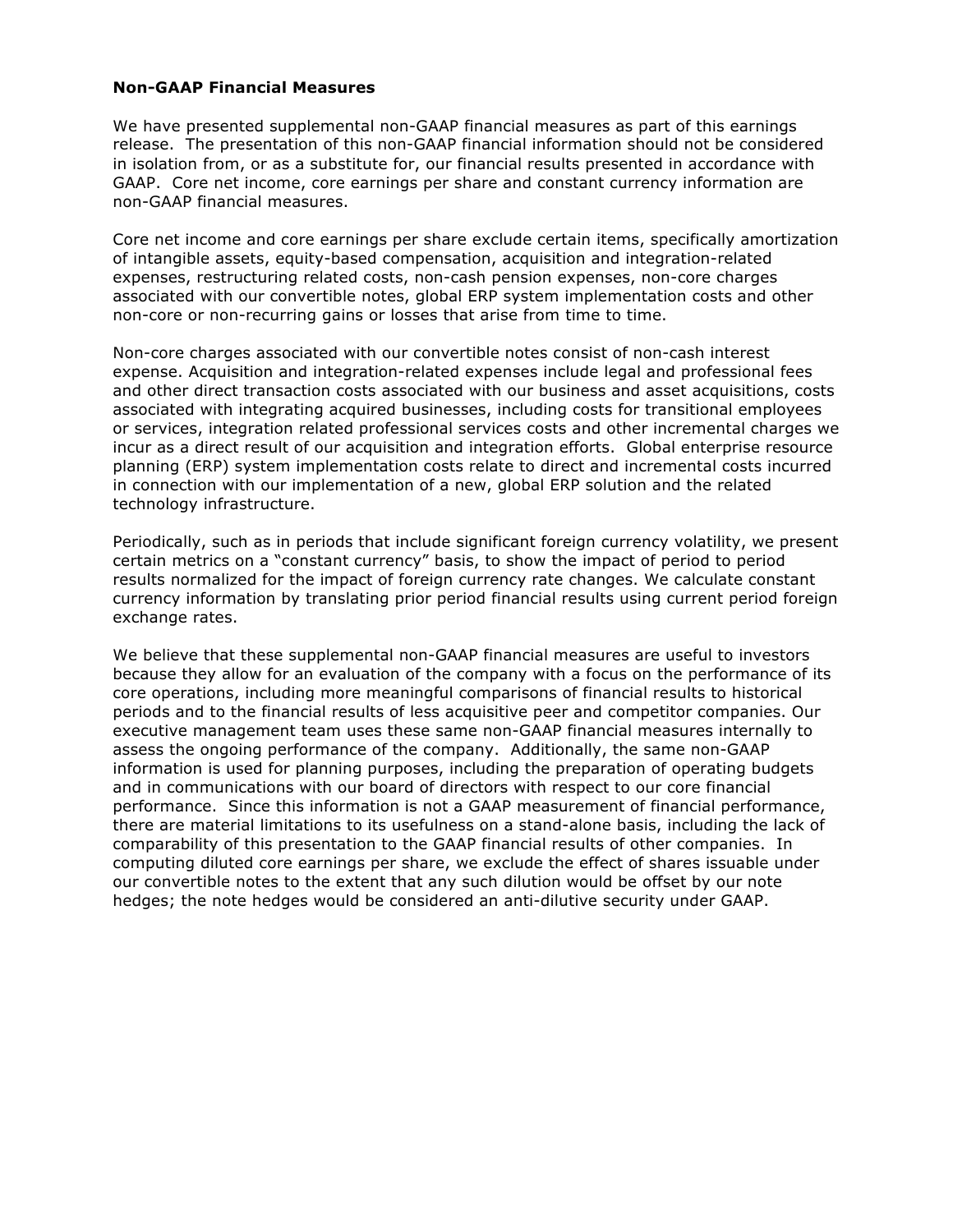# **Non-GAAP Financial Measures (Continued)**

A reconciliation of our GAAP results to our non-GAAP results for the three months ended September 30, 2015 and 2014 is as follows:

|                                              | <b>Three Months Ended</b><br>September 30, |            |  |
|----------------------------------------------|--------------------------------------------|------------|--|
|                                              | (in thousands)                             |            |  |
|                                              | 2015<br>2014                               |            |  |
| GAAP net loss                                | \$ (4,253)                                 | \$ (3,268) |  |
| Amortization of intangible assets            | 7,279                                      | 7,184      |  |
| Equity-based compensation                    | 7,588                                      | 6,331      |  |
| Acquisition and integration-related expenses | 110                                        | 427        |  |
| Restructuring expenses                       | 20                                         | 286        |  |
| Global ERP system implementation costs       | 257                                        |            |  |
| Non-cash pension expense (benefit)           | 36                                         | (3)        |  |
| Non-cash interest expense                    | 3,161                                      | 2,965      |  |
| Core net income                              | \$14,198                                   | \$13,922   |  |

The table below is a comparative summary of our total revenues and our subscription and transaction revenues shown with a constant currency growth rate:

|                                       | Three Months Ended<br>September 30, |          | % Increase |             |
|---------------------------------------|-------------------------------------|----------|------------|-------------|
|                                       |                                     |          |            | Constant    |
|                                       | 2015                                | 2014     | GAAP       | Rates $(1)$ |
|                                       | (in thousands)                      |          |            |             |
| Subscription and Transaction Revenues | \$46,197                            | \$40,871 | 13%        | 15%         |
| Total Revenues                        | 82,881                              | 81,343   | 2%         | 5%          |

<sup>1)</sup> Constant currency information compares results between periods assuming exchange rates had remained constant period-over-period. We calculate constant currency information by translating priorperiod results using current-year GAAP foreign exchange rates.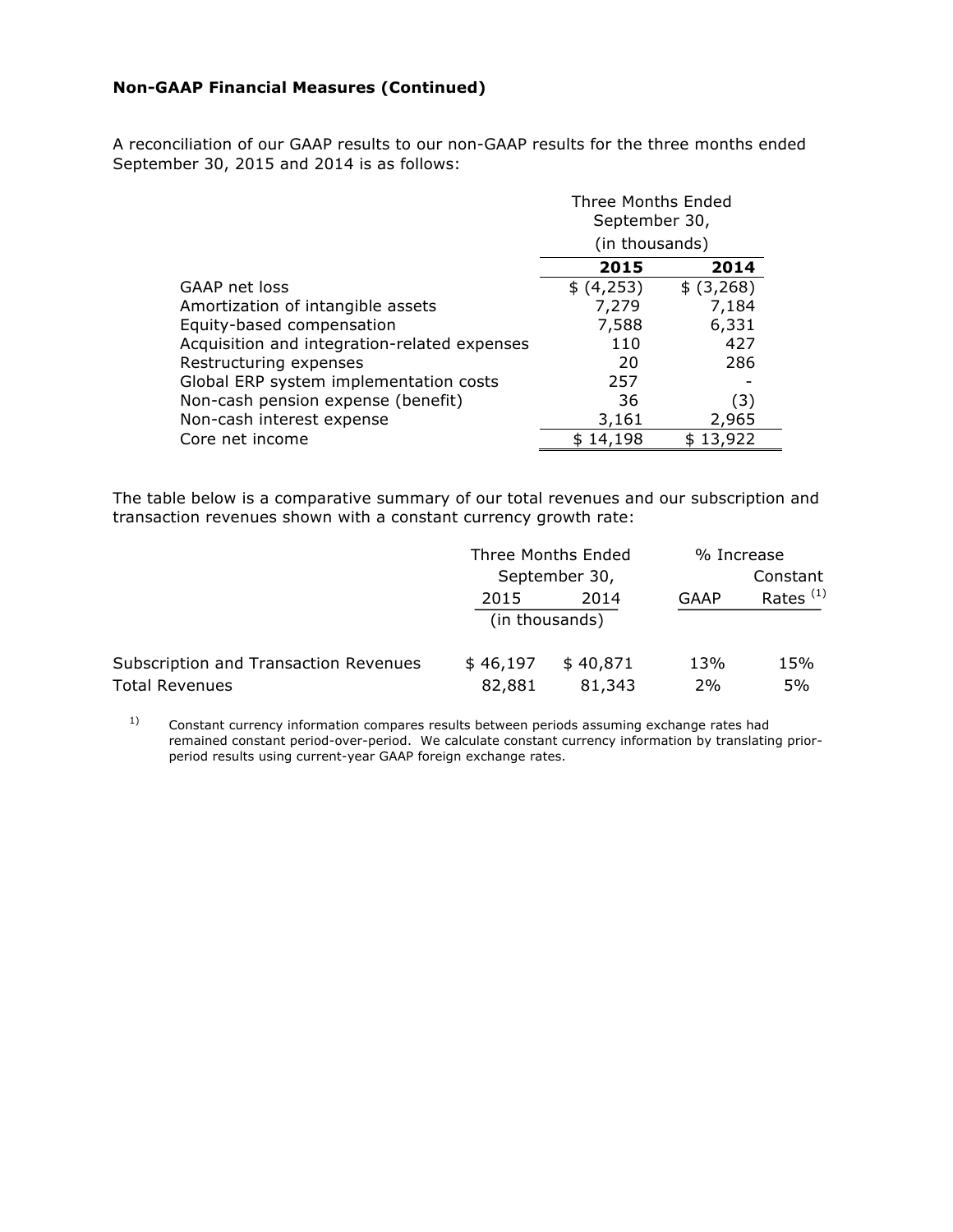# **About Bottomline Technologies**

Bottomline Technologies (NASDAQ: EPAY) powers mission-critical business transactions. We help our customers optimize financially-oriented operations and build deeper customer and partner relationships by providing a trusted and easy-to-use set of cloud-based digital banking, fraud prevention, payment, financial document, insurance, and healthcare solutions. Over 10,000 corporations, financial institutions, and banks benefit from Bottomline solutions. Headquartered in the United States, Bottomline also maintains offices in Europe and Asia-Pacific. For more information, visit www.bottomline.com.

Bottomline Technologies, Paymode-X and the BT logo are trademarks of Bottomline Technologies (de), Inc. which are registered in certain jurisdictions. All other brand/product names are trademarks of their respective holders.

#### *Cautionary Language*

*This press release may contain "forward-looking statements" within the meaning of the Private Securities Litigation Reform Act of 1995, including statements reflecting our expectations about our ability to execute on our strategic plans, achieve future growth and profitability, expand margins and increase shareholder value. Any statements that are not statements of historical fact (including but not limited to statements containing the words "believes," "plans," "anticipates," "expects," "look forward", "confident", "estimates" and similar expressions) should be considered to be forward-looking statements. Actual results may differ materially from those indicated by such forward-looking statements as a result of various important factors including, among others, competition, market demand, technological change, strategic relationships, recent acquisitions, international operations and general economic conditions. For additional discussion of factors that could impact Bottomline Technologies' operational and financial results, refer to our Form 10-K for the fiscal year ended June 30, 2015 and the subsequently filed Form 10-Q's and Form 8-K's or amendments thereto. Any forward-looking statements represent our views only as of today and should not be relied upon as representing our views as of any subsequent date. We do not assume any obligation to update any forward-looking statements.*

# **Media Contact:**

Rick Booth Bottomline Technologies 603-501-6270 rbooth@bottomline.com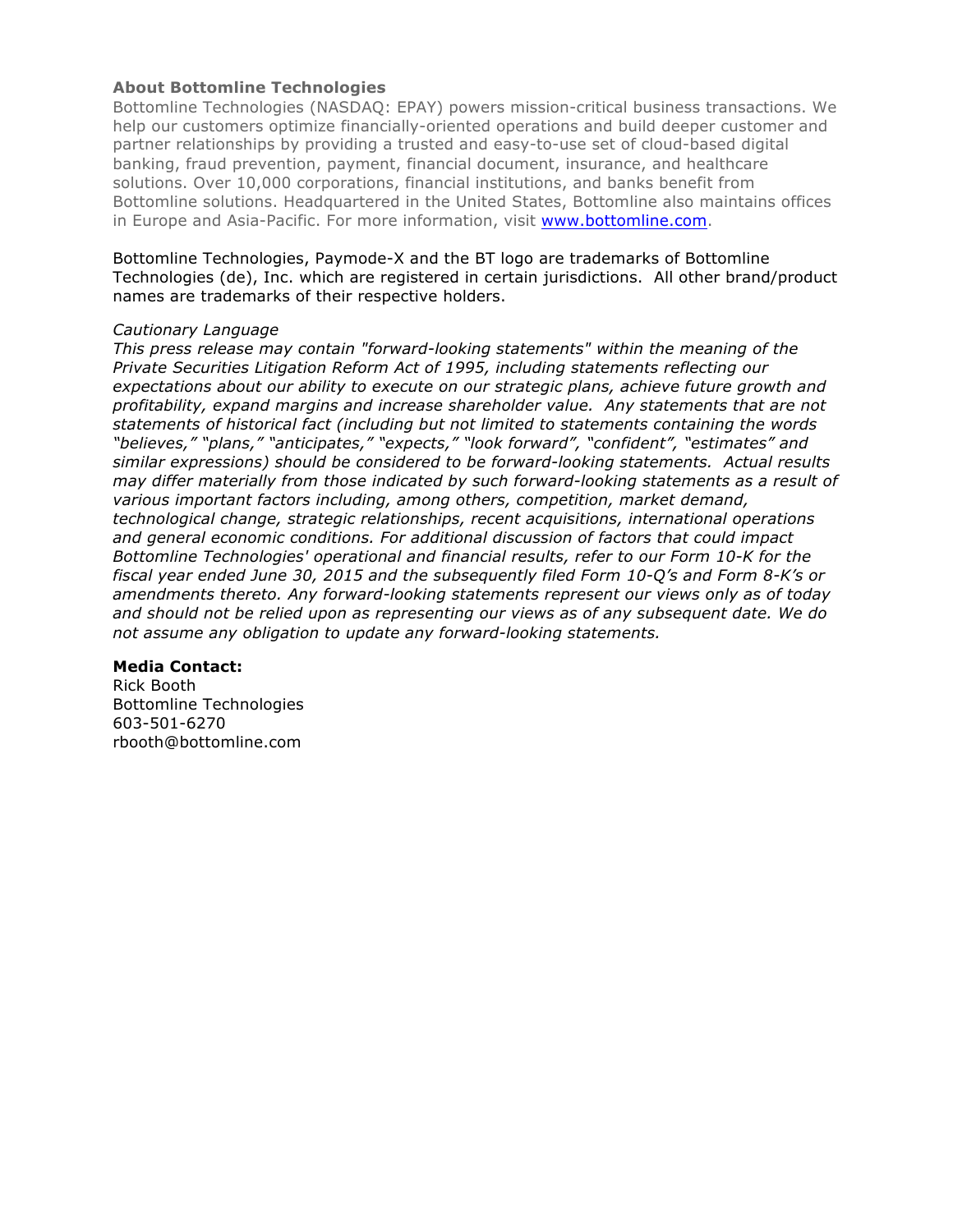## **Bottomline Technologies**

# Unaudited Condensed Consolidated Statements of Operations

(in thousands, except per share amounts)

|                                                                                                                                                      |          | Three Months Ended<br>September 30,<br>2015 |          | 2014                               |  |
|------------------------------------------------------------------------------------------------------------------------------------------------------|----------|---------------------------------------------|----------|------------------------------------|--|
| Revenues:<br>Subscriptions and transactions<br>Software licenses<br>Service and maintenance<br>Other                                                 | \$       | 46,197<br>4,115<br>30,784<br>1,785          | \$       | 40,871<br>5,658<br>32,960<br>1,854 |  |
| Total revenues                                                                                                                                       |          | 82,881                                      |          | 81,343                             |  |
| Cost of revenues:<br>Subscriptions and transactions<br>Software licenses<br>Service and maintenance<br>Other                                         |          | 20,734<br>288<br>12,978<br>1,335            |          | 19,328<br>395<br>13,284<br>1,306   |  |
| Total cost of revenues                                                                                                                               |          | 35,335                                      |          | 34,313                             |  |
| Gross profit                                                                                                                                         |          | 47,546                                      |          | 47,030                             |  |
| Operating expenses:<br>Sales and marketing<br>Product development and engineering<br>General and administrative<br>Amortization of intangible assets |          | 20,155<br>11,260<br>8,823<br>7,279          |          | 19,202<br>11,681<br>8,277<br>7,184 |  |
| Total operating expenses                                                                                                                             |          | 47,517                                      |          | 46,344                             |  |
| Income from operations                                                                                                                               |          | 29                                          |          | 686                                |  |
| Other expense, net                                                                                                                                   |          | (3,671)                                     |          | (3,647)                            |  |
| Loss before income taxes<br>Provision for income taxes                                                                                               |          | (3,642)<br>611                              |          | (2,961)<br>307                     |  |
| Net loss                                                                                                                                             | \$       | (4, 253)                                    | \$       | (3, 268)                           |  |
| Basic and diluted net loss per share                                                                                                                 | \$       | (0.11)                                      | \$       | (0.09)                             |  |
| Shares used in computing basic and diluted net loss per share:                                                                                       |          | 38,004                                      |          | 37,647                             |  |
| Core net income <sup>(1)</sup><br>Diluted core net income per share <sup>(2)</sup>                                                                   | \$<br>\$ | 14,198<br>0.37                              | \$<br>\$ | 13,922<br>0.37                     |  |

<sup>1)</sup> Core net income excludes charges for amortization of intangible assets of \$7,279 and \$7,184, acquisition and integration-related expenses of \$110 and \$427, restructuring expenses of \$20 and \$286, equity-based compensation of \$7,588 and \$6,331, non-cash pension expense (benefit) of \$36 and (\$3), global ERP system implementation costs of \$257 and \$0 and non-core charges associated with our convertible notes of \$3,161 and \$2,965 for the three months ended September 30, 2015 and 2014, respectively.

<sup>2)</sup> Shares used in computing diluted core earnings per share were 38,519 and 38,069 for the three months ended September 30, 2015 and 2014, respectively. In computing diluted core earnings per share, we exclude the effect of shares issuable under our convertible notes to the extent that any such dilution would be offset by our note hedges; the note hedges would be considered an anti-dilutive security under GAAP.